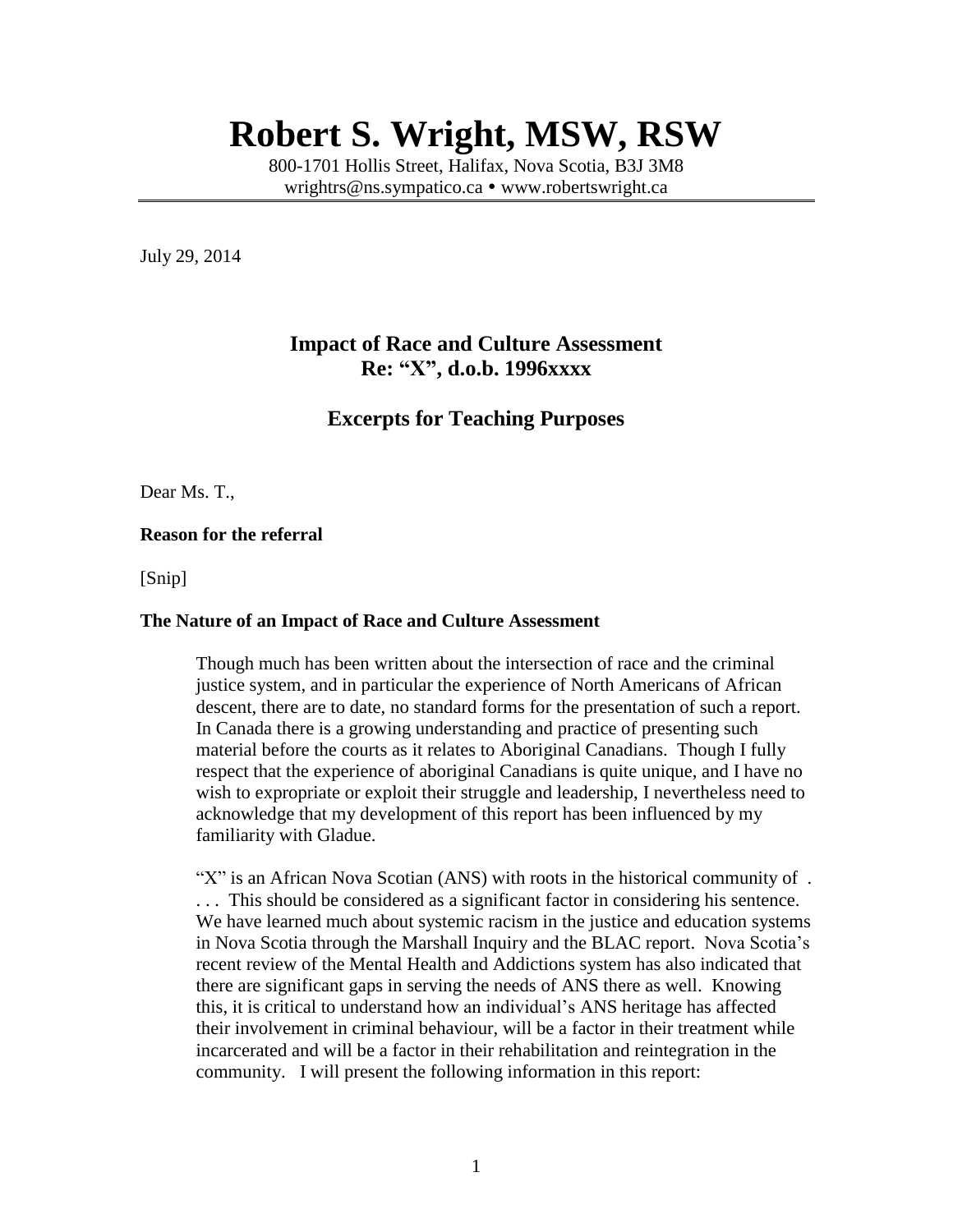- 1. What is known about ANS experience, and how might that have influenced "X"'s involvement with criminal behavior;
- 2. How should this history and "X"'s unique history and status as an ANS be considered when delivering sentence;
- 3. What services or resources should be made available to "X" to support his rehabilitation and reintegration given his unique history and status as an ANS, and;
- 4. What light does "X"'s status as an ANS shed on the conclusions and recommendations that were offered in the reports that are already before the court?

Given that the reports already submitted have provided significant background information I will reference them here but will not prepare a detailed psychosocial review here.

## **A Note about the Assessor:**

I am a clinical, child and family, forensic specialist who has been working extensively with children and families for over twenty years. I possess both Undergraduate and Graduate degrees in Social Work and have completed some Post Graduate work in both social work and sociology. I worked and completed my clinical training at the Special Housing Unit of the Washington State Penitentiary as part of my graduate education. A more complete C.V. will accompany the submission of this report but there are two aspects of my history and practice that should be included here:

- 1. It is important to note that I have worked extensively with young people during my career. I have been employed within the field of child welfare for about 12 of the past 24 years. I have served as a front line child welfare worker, a casework supervisor, a forensic assessor, and a child welfare executive director. I also served as the Executive Director of Nova Scotia's Child and Youth Strategy. I did my clinical training and served as a correctional mental health worker at the Special Housing Unit of the Washington State Penitentiary. I have extensive knowledge about troubled young people and how their complex needs are met by various systems including the criminal justice system.
- 2. It is also important to note that I am an ANS who has spent a significant amount of time studying and working on issues affecting ANSs. I served as the Race Relations Coordinator of the Dartmouth District School Board in the Early 1990s. I served on the Mayor's Task Force on Drugs and co-authored an Africentric substance abuse prevention program. I have served as a sessional lecturer in the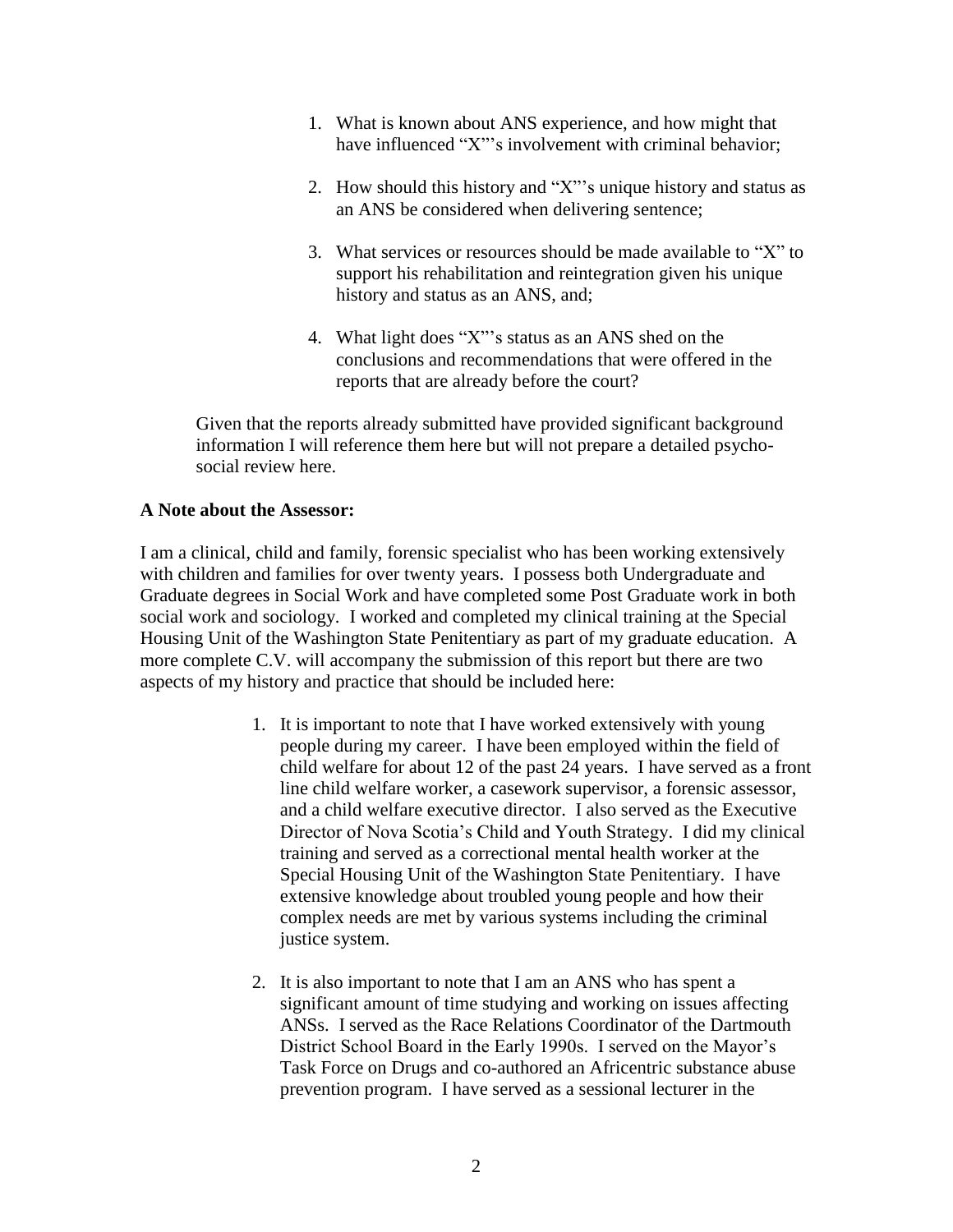Africentric cohort of Mount St. Vincent University's Masters' Degree in Education in Lifelong Learning. I was a significant contributor to the development of the ANS Mental Health and Addiction Initiative and have assisted in the development and implementation of the Ceasefire Halifax, an initiative designed to address gun violence.

It is my hope that the readers of this report understand that my background, experience, and education do not serve to create a bias that would disqualify me from writing such a report but rather asserts and affirms my qualifications to do so.

## **Preparation of this Report**

In preparing this report I have participated in the following activities:

[Snip]

#### **African Nova Scotians and Crime**

I have reviewed the literature and written elsewhere about the unique manifestation of substance use, trafficking and other crime within the history and experience of North Americans of African descent (Wright & Leader, 1997; Wright R. S., 2012). Suffice to say here that all peoples on the planet have lengthy histories of the use of intoxicants. In ancient times the use of those substances was almost always strictly controlled. In most cultures the use of stimulants of intoxicants was limited to ceremonial and medicinal purposes. The widespread recreational use of substances and the corresponding social problems of addiction and related criminal behavior is a relatively new phenomenon.

The vast majority of African peoples who arrived early in North America had a rather desperate social circumstance. Removed from their native lands, they were disconnected from all stabilizing elements of their culture, stripped of their language, disconnected from all family structure, and were regularly supplied with biologically foreign forms of alcohol to mollify them and lower their resistance to slavery and oppression.

One of the great paradoxes of the experience of African people in North America is that when it comes to substance use, trafficking, and crime, things got dramatically better for some but worse for others after emancipation. From the mid-1800s until the early 1900s in both Canada and the United States many people of African descent remained in their segregated and largely rural communities. Many of these developed subsistence economies and established strong and functional communities centered on the black church and the multigenerational family unit. Many others migrated to urban areas. It is here that large numbers engaged in education or founded businesses and integrated into the larger economy experiencing a measure of wealth. Unfortunately, even larger numbers of urban blacks established the large urban ghettos and experienced an urban poverty that was unmitigated by rural subsistence agriculture. It is in this urban ghetto that the strong link between African North Americans and crime was established.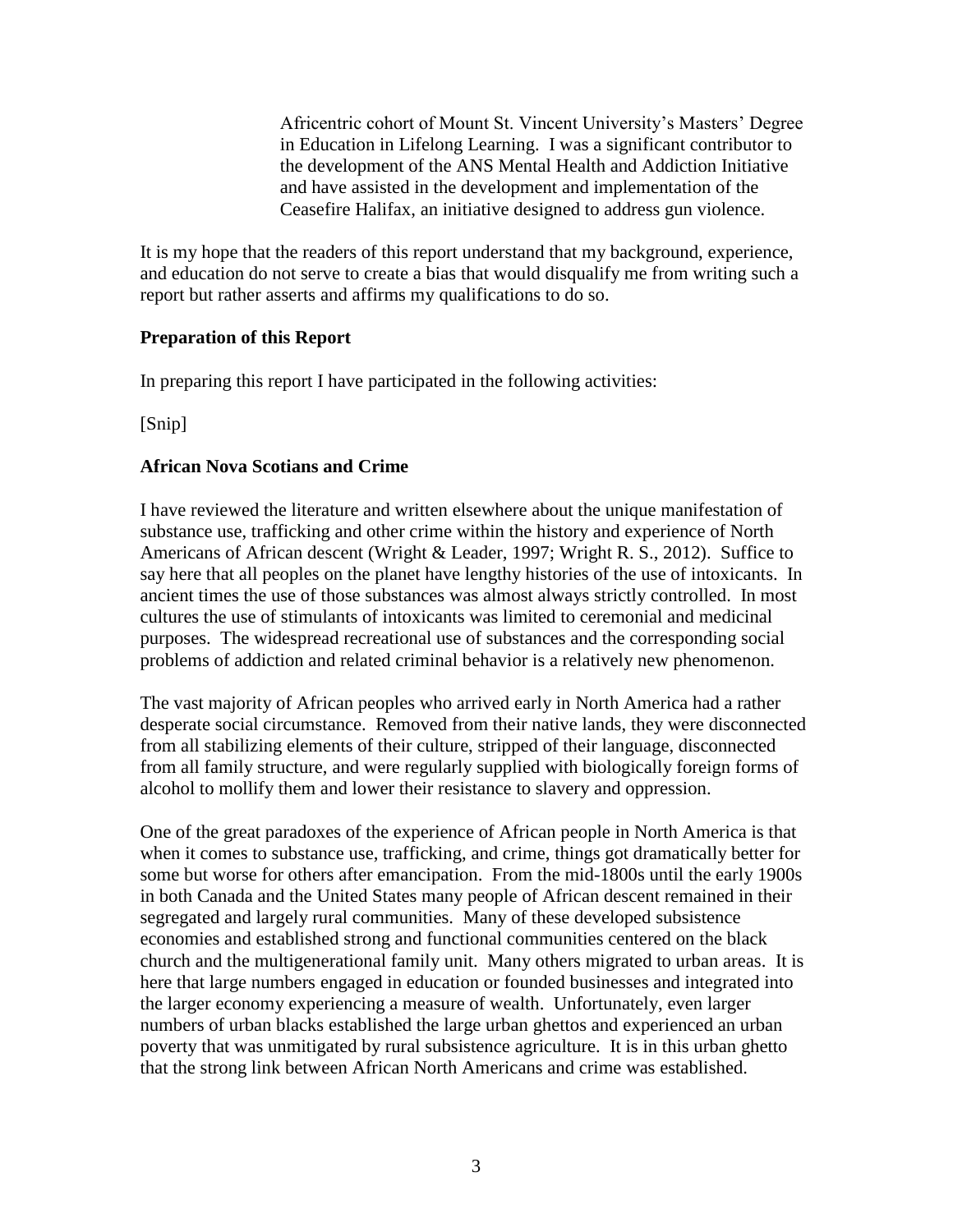It is interesting to note that this period in North American history coincided with a modern religious reformation. The Temperance movement was born in this time and led to prohibition. As we know now, prohibition was unsuccessful in eliminating the recreational use of alcohol. It also failed to stem the growing introduction and popularity of other drugs such as opium, marijuana, and cocaine. What prohibition did succeed in doing was driving the use of these substances into speakeasies and private clubs that were housed in the dark corners of society, often the black urban ghettos that had been establishing since emancipation. This, coupled with the active recruitment of people of African descent into the drug trafficking trade by white-ethnic criminal organizations is the foundation upon which the current and unique phenomenon of black crime and violence has been established in North America. Though this brief history might seem distant and unrelated it goes a long way to informing us about the factors that are likely at play in "X"'s life.

. . . , "X"'s home community, is one of Canada's largest and oldest ANS communities. It has a long and rich history as a cohesive, though isolated community. Until recent decades its members had high rates of home ownership and participation in employment and community life. It has a large youth population. Sadly, in recent years, it has gained notoriety as a location of increased gun violence and as the home of individuals who participate in criminal activity.

#### **Patterns of Crime in Criminally Affected African Nova Scotian Communities**

I have written elsewhere about the unique patterns of criminal activity that have been seen in recent years in ANS communities: The rise in drug trafficking, the explosion of juvenile prostitution, the spread of a loosely formed ANS criminal organization across the country (and internationally), and the proliferation of gun violence. Though the criminal justice system holds people individually accountable for the crimes they commit, there is a recognition that social forces are at the root causes of crime. Understanding these social forces, however, are critical to properly understanding and adjudicating persons of ANS descent. I offer discussion of three such factors as examples to form a basis for considering issues in "X"'s case:

Community Displacement: Though it is true that all communities in Nova Scotia have been affected by shifts in population caused by economic and urbanizing forces, this is particularly true of ANS communities. There are places around the province where ANS lived in very large numbers in cohesive communities, yet today those communities barely exist. Beechville and Amherst are two examples of this, though Africville would be the most dramatic example in Metro. The gentrification of the North End of Halifax and the creation of public housing in Bayers Westwood and Greystone are other examples. With the expansion of the city, the largely ANS communities of Lake Loon, Cherry Brook, East and North Preston are also being encroached on by suburbanization which threatens their traditional fabric.

Economic Collapse & Increased Demand for Education: Many ANS were historically employed in labor and domestic work. Throughout Halifax ANS's worked as stevedores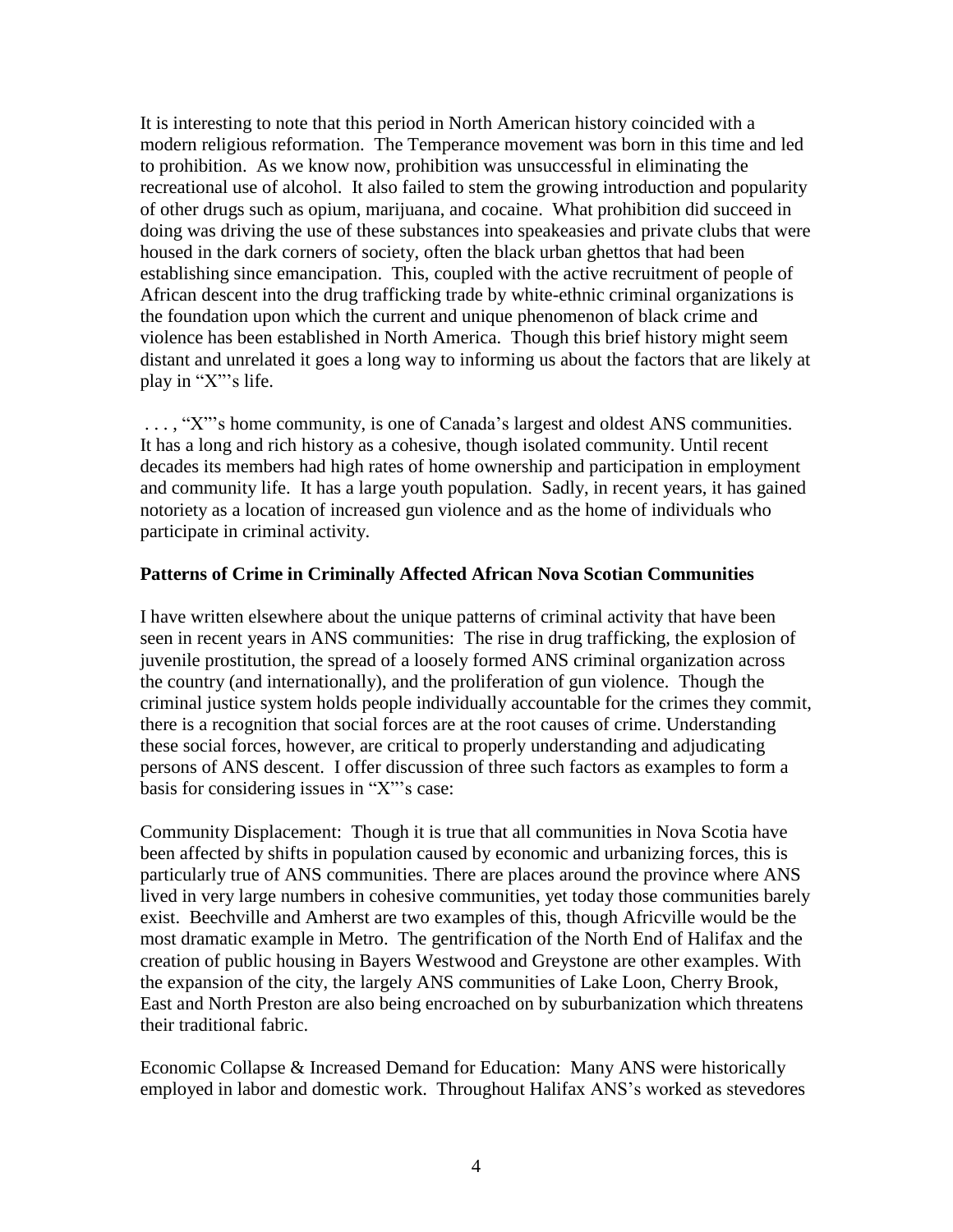at the dock yards, laborers on road crews, stone masons and sought after craftsman. There was also a significant amount of subsistence husbandry that supported rural Blacks in Halifax. Most families kept a cow and a couple of pigs, dozens of chickens or turkeys; others were crafts people who sold their wares in downtown markets. These economic opportunities are now relics of a not too distant past.

In terms of education, over the last generation the demand for education in order to enter the economy has grown dramatically. In the mid 80's the need was recognized and gave rise to a national effort to encourage students to stay in school (the federal stay-in-school initiative). Prior to this, Nova Scotians of all ethnic groups from the working classes had low educational attainment rates. The pressures and needs to remain in school gave rise to the recognition that schools were less welcoming places for ANS than others (Black Learners Advisory Committee, 1994). ANS were faced with the same increased demand for education as White students but were less well integrated and supported in the education system. This increasing demand for education but differential success in integrating ANS students into the education system may go a long way to explaining some of the racial differences in criminal and violent patterns we see.

Strategic Recruitment of ANS into the Criminal Subculture: I have written elsewhere about the phenomenon of ANS substance use and trafficking patterns (Wright & Leader, 1997). Suffice it to say here that the history of organized crime responsible for the large scale import of drugs in NS is the history of largely white ethnic criminal organizations such as biker gangs/groups. In other jurisdictions, the systematic recruitment of African American "drug crews" to market and distribute drugs in inner city settings has been suggested (James & Johnson, 1996). This has certainly been observed here. Additionally, since the early 1980's there has been a dramatic increase in the ANS participation in more organized pimping. The juvenile pimping and prostitution taskforce that was developed as a policing response to this phenomenon targeted and charged largely ANS. Those prostitutes who were rescued from "the life" were overwhelmingly white. This, despite the fact that historically the pimping trade was also controlled by white ethnic criminal organizations and ANS prostitutes were disproportionately represented in the trade. The reason for this change in the complexion of the pimping trade has not fully been explored yet to my knowledge. However, it has left a significant legacy of a national presence of ANS in this trade with strong links back to their home communities in Nova Scotia.

Particular Patterns of ANS Violence: I have written earlier about the cohesive and extensive relational bond that exists between ANS communities. It is a commonly held belief that ANS hold these kinship bonds as a more substantial part of their culture than do their NS neighbors of European heritage (Nichols, n.d.) This may be due to the culture being more high-context and relational (Kuykendal, 1992; Nichols, n.d.), or it may be that the racialization process causes ANS to form a deeper racial alliance than those of other racial groups. Regardless, this recognition of the large extended family bond means that each tragic loss of an ANS life to violence is felt as a deep personal loss throughout a wide network of extended families and throughout the entire affected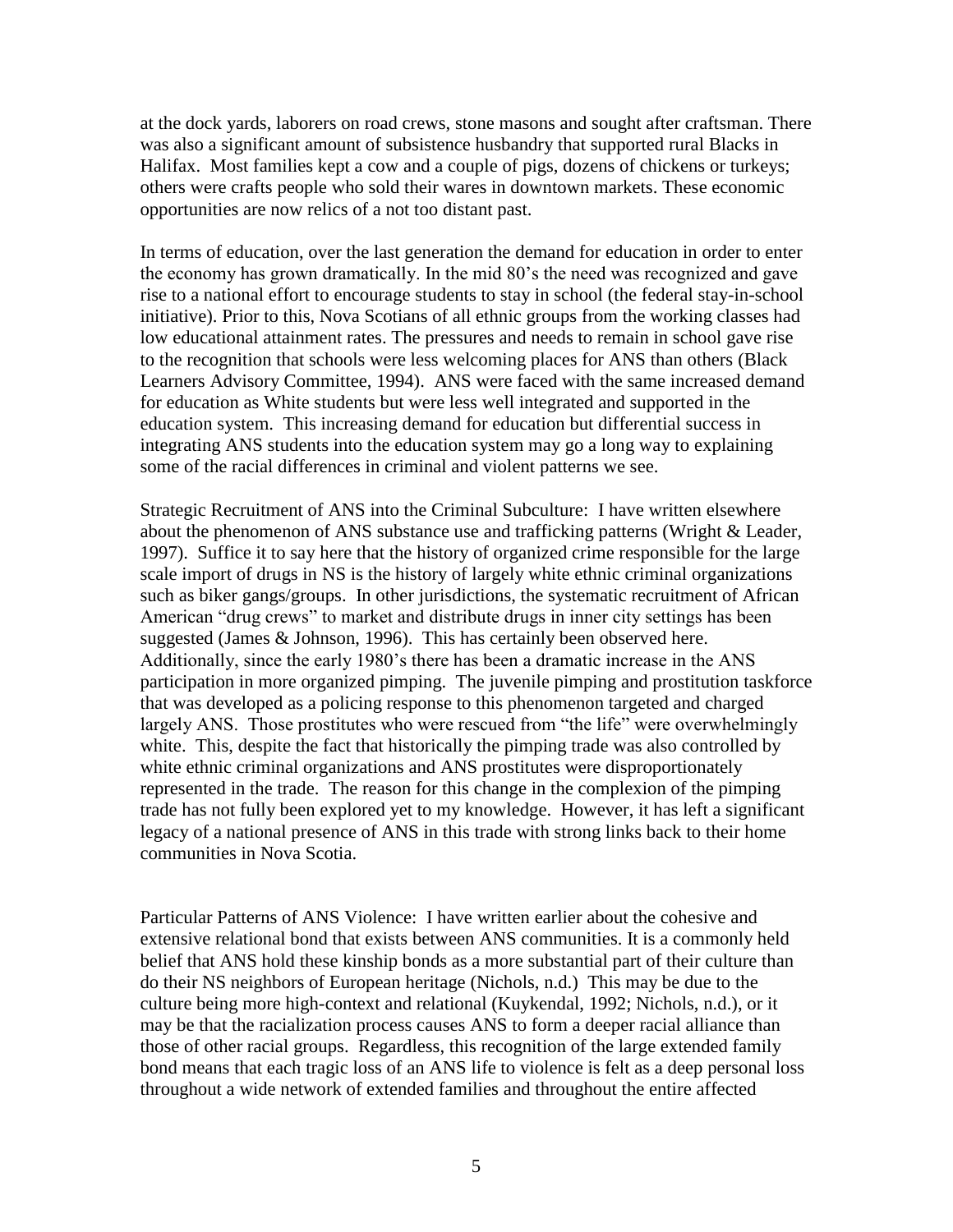community. When the violence is "Black on Black" it inevitably involves overlapping social and/or family ties between victim and perpetrator. This results in many consequences but two of them are quite dramatic: First, the ANS community senses each loss as tragic and deep and the losses mobilize a sentiment of outrage and community disruption that could arguably be suggested to be out of step with the actual number of such losses; and secondly, among those ANS who are engaged in criminal activities the loss is not simply about business but it is personal and family. Such losses are more likely to result in violent reprisal than simply be seen as the cost of doing business. Some writers have described this phenomenon of close overlapping social and familial networks among African Americans as a reason for the high sensitivity to personal affront in dealings within these networks. Some have suggested that this is the reason why disrespecting (or "dissing") someone is a violation often requiring violent response (Jones, 2002; Morris, 2012).

Regardless of the origins and causes we are left today with a growing problem in Halifax. Guns are more prevalent among persons who participate in criminal activity related to drugs and prostitution. The gun violence that is perpetrated by those persons connected with criminal enterprise may be related to criminal activity or to personal disputes that occur between armed individuals. It seems to be intensifying, even if not in a numerical sense, certainly in terms of the nature of these shootings (occurring in mid-town, during the day time, involving bystanders and visitors). This certainly was the case in the matter in which "X" participated. [Snip]

## **"X": Youth from a Criminally Impacted African Nova Scotian Community**

[Snip]

Family Constellation and History: [Snip]

Behavioural History: [Snip]

Trauma: [Snip]

School History: [Snip]

Criminal History: [Snip]

Community and Other Interventions: [Snip]

#### **A Note about Testing Results**

As a standard part of his psychological and psycho-educational assessments, a battery of psychometric tests have been administered to "X". [Snip] I, and other local practitioners have spoken publicly about the low language and literacy scores in schools in certain ANS communities. The heavy local dialects that have developed in some communities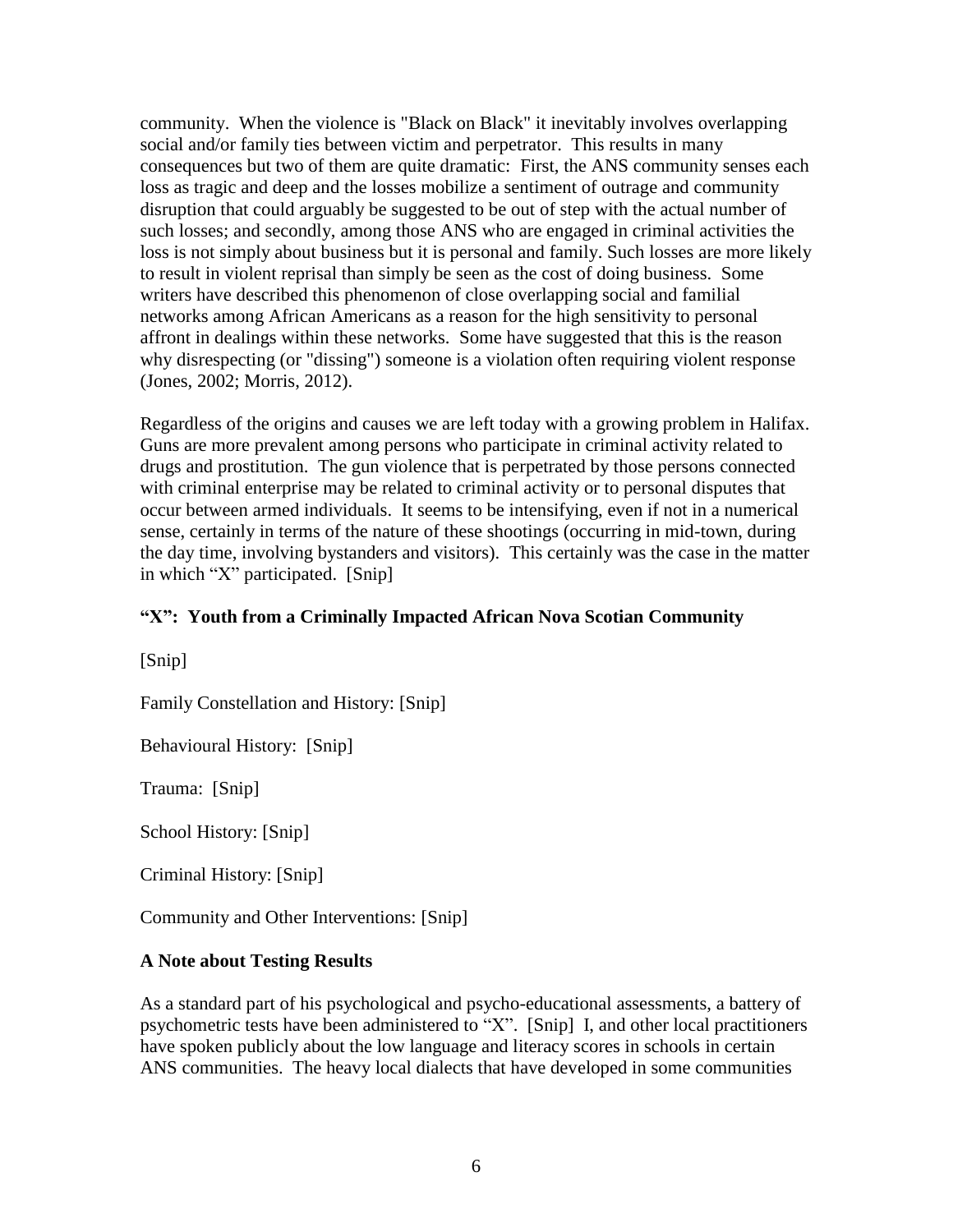may mean that students in those areas may be at a linguistic disadvantage when they enter the public school.

[Snip]

Assessment scores are not to be taken as defining, however. They are used to inform clinical opinion and formulation.

## **General Conclusions from Assessments**

[Snip]

# **Additional Observations from Interviews**

[Snip]

# **Revisiting the Issues**

At the beginning of this report I outlined the 4 issues that this report would consider. I re-present them here with comments for consideration:

- 1. What is known about ANS experience, and how might that have influenced "X"'s involvement with criminal behavior?
	- a. I have presented a fairly detailed socio-cultural perspective on the intersections of African North American experience and crime. [Snip]
	- b. "X" hails from the well-known, historical ANS community of . . . . This community, like all other ANS communities has been under significant stress. In . . . this has resulted in a dramatic disproportionate participation in criminal behaviour and violence by members of this community at home and abroad. This seems to play out in a stereotypical "gangsta, hip hop" pattern of criminal behaviour that has become well established and well known and for many youth seems to have become a cultural identity with which they begin to identify at an early age.
	- c. [Snip]
	- d. [Snip].
	- e. [Snip]
- 2. How should this history and "X"'s unique history and status as an ANS be considered when delivering sentence?
	- a. The racial analysis that I provided at the beginning of this paper demonstrates the clear connection between social forces, including racism and historical discrimination, and crime. That such forces were and are in play in "X"'s life should be reasonably assumed. [Snip] Racial issues should be a significant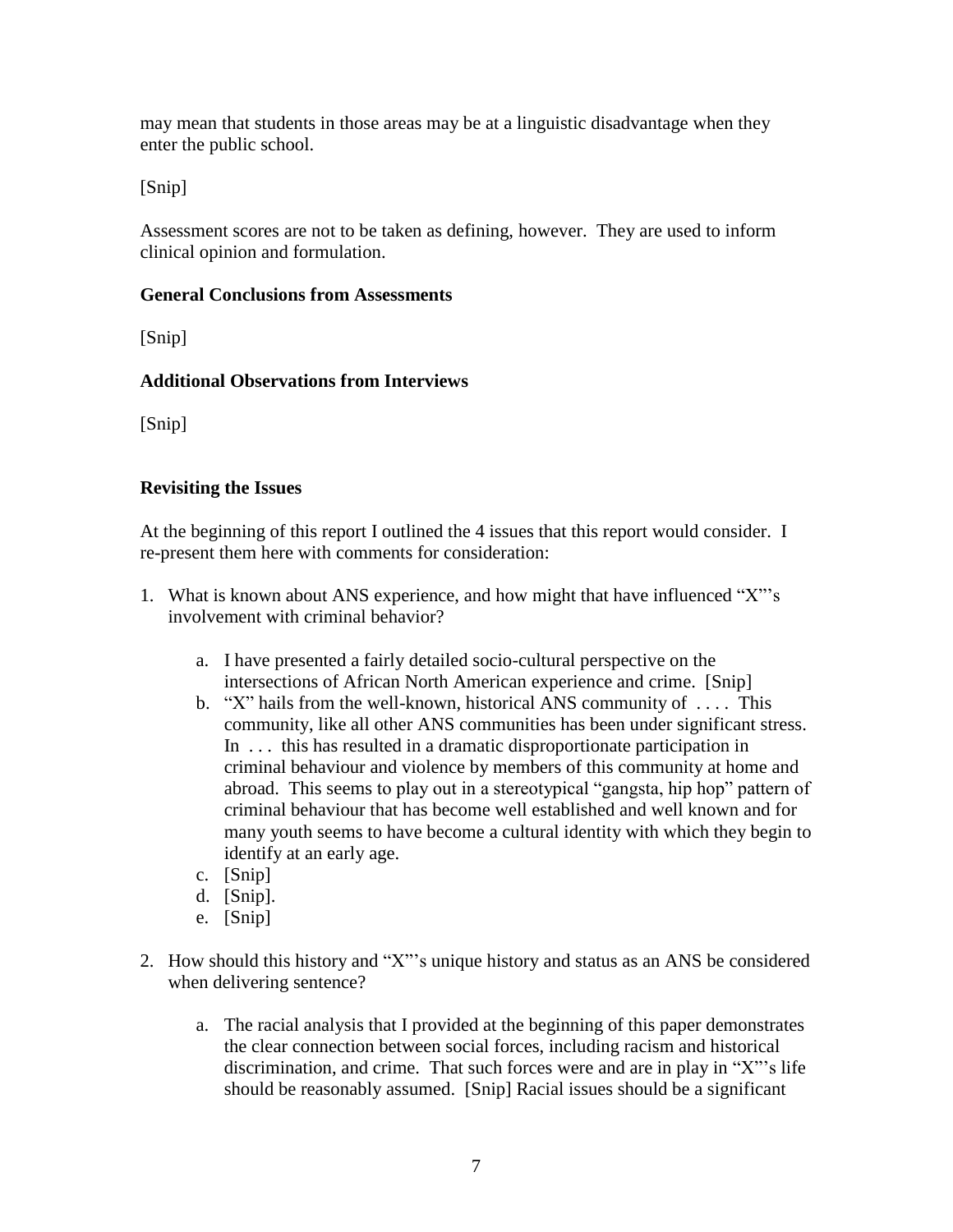factor for consideration as the Court and its agents work to craft an appropriate sentence. That none of the assessments before the court mention race in a substantial way prevents these issues from being addressed by the court and, in my view, calls into question the strength of the conclusions made in those reports.

- 3. What services or resources should be made available to "X" to support his rehabilitation and reintegration given his unique history and status as an ANS?
	- a. [Snip].
	- b. Though the links between race, culture and crime have been well established, the development of powerful, culturally specific interventions are just now being developed and implemented in Nova Scotia. Though attempts are being made to implement such programmes in youth and adult correctional settings, the power of their effect is yet to be fully documented. Though I am aware that an ANS Mental Health and Addictions Initiative is currently under development, it is in its early stages.
- 4. What light does "X"'s status as an ANS shed on the conclusions and recommendations that were offered in the reports that are already before the court?
	- a. [Snip]

It is my hope that this report will be useful in assisting the court to arrive at an appropriate sentence in this matter.

Respectfully Submitted

Robert S. Wright, MSW, RSW Consultant/ Therapist